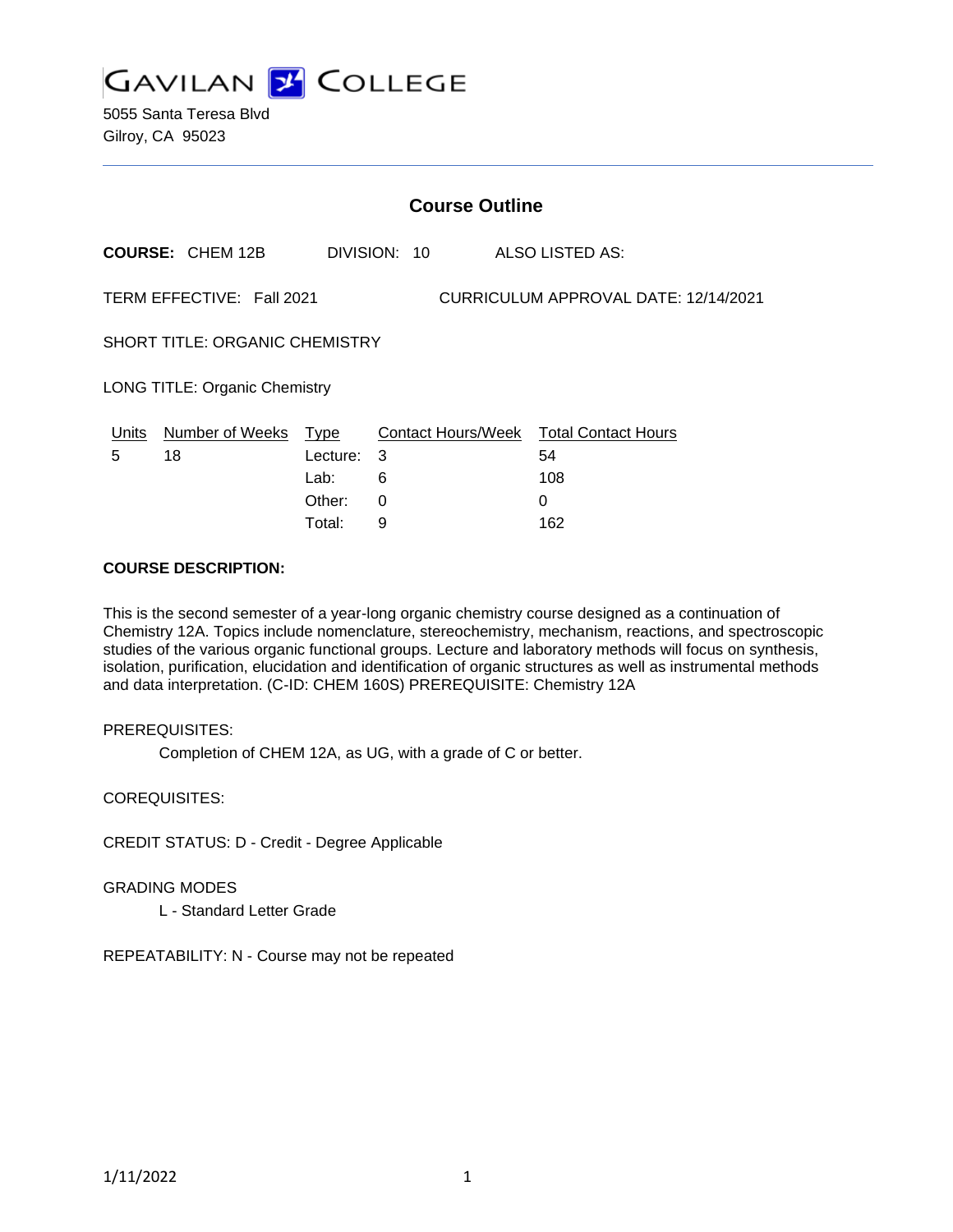SCHEDULE TYPES:

- 02 Lecture and/or discussion
- 03 Lecture/Laboratory
- 04 Laboratory/Studio/Activity
- 04B Laboratory LEH 0.75
- 05 Hybrid
- 71 Dist. Ed Internet Simultaneous
- 72 Dist. Ed Internet Delayed
- 73 Dist. Ed Internet Delayed LAB
- 73B Dist. Ed Internet LAB-LEH 0.75

# **STUDENT LEARNING OUTCOMES:**

By the end of this course, a student should:

1. Identify and describe the structures, physical/chemical properties, preparation, and nomenclature of the following groups of molecules: alcohols and phenols; aldehydes and ketones; ethers, epoxides, thiols, and sulfides; carboxylic acids and nitriles; acid halides, anhydrides, esters, and amides; amines; carbohydrates; amino acids and peptides; lipids; and nucleic acids.

2. Identify and evaluate the keto-enol tautomerism, reactivity, chemical reactions of enols and enolate ion molecules, and the Aldol and Claisen condensation reactions.

3. Compose schemes for the synthesis of target compounds from a wide array of simple organic starting materials and reagents.

4. Employ laboratory procedures to: i) Characterize organic compounds based on physical/chemical properties including IR, MS, and NMR spectroscopy. ii) Purify organic compounds by methods including recrystallization, solvent extraction, and distillation. iii) Synthesize, derivatize and degrade organic compounds, and characterize their physical/chemical properties. iv) Isolate, purify, and characterize the structures of organic products. v) Examine chemical concepts through peer interaction and written laboratory reports.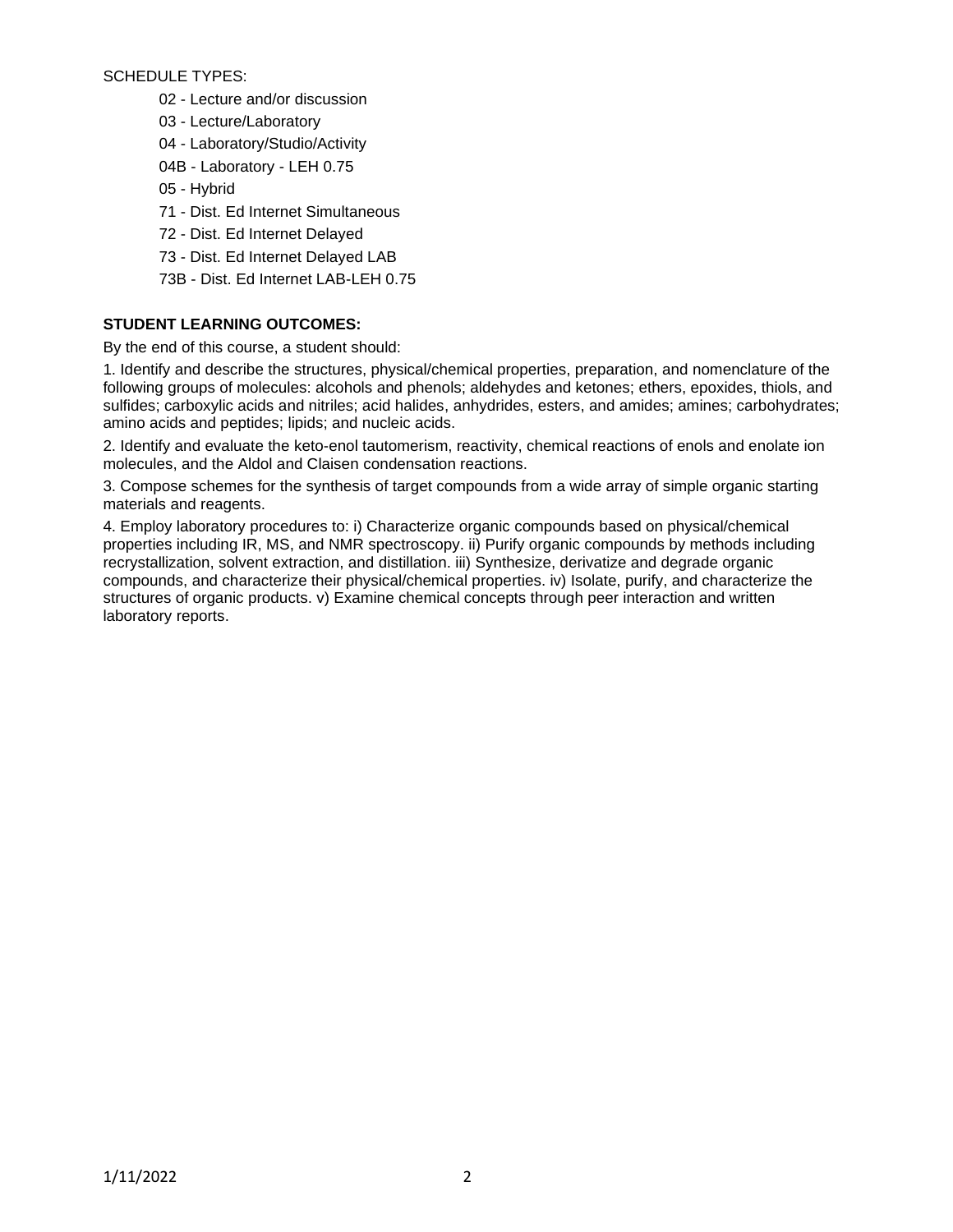## **COURSE OBJECTIVES:**

By the end of this course, a student should:

1. Identify and describe the structures, physical/chemical properties, preparation, and nomenclature of alcohols and phenols, chemical reactions including oxidation and reduction, as well as the spectroscopy of alcohols and phenols.

2. Identify and describe the structures, physical/chemical properties, preparation, and nomenclature of aldehydes and ketones, chemical reactions including nucleophilic addition reactions, as well as the spectroscopy of aldehydes and ketones.

3. Identify and describe the structures, physical/chemical properties, preparation, and nomenclature of ethers, epoxides, thiols and sulfides, chemical reactions including the Williamson ether synthesis, as well as the spectroscopy of ethers, epoxides, thiols and sulfides.

4. Identify and describe the structures, physical/chemical properties, preparation, and nomenclature of carboxylic acids and nitriles, chemical reactions of carboxylic acids and nitriles, as well as the spectroscopy of carboxylic acids and nitriles.

5. Identify and describe the structures, physical/chemical properties, preparation, and nomenclature of acid halides, anhydrides, esters, and amides, chemical reactions including nucleophilic acyl substitution reactions of carboxylic acids and derivatives .

6. Identify and evaluate the keto-enol tautomerism, reactivity, and chemical reactions of enols and enolate ion molecules.

7. Compare and contrast mechanisms of carbonyl condensation reactions including the Aldol and Claisen, intramolecular reactions, as well as using carbonyl condensation reactions in synthesis.

8. Identify and describe the structures, bonding, physical/chemical properties, preparation of amines, chemical reactions, as well as the spectroscopy of amines.

9. Compare and contrast the classification of carbohydrates, D / L configurations, Fischer Projections and stereochemistry of carbohydrates, chemical reactions of carbohydrates, as well as hemiacetal formation.

10. Compose schemes for the synthesis of target compounds from a wide array of simple organic starting materials and reagents.

11. Identify and describe the classification, structures, physical/chemical properties and nomenclature of amino acids, peptides, and sequencing of amino acids, peptides, and proteins.

12. Compare and contrast lipid biomolecules including waxes, fats, oils, soaps, phospholipids, terpenes, and steroids, as well as their structures.

13. Identify and describe the structures of nucleic acids, as well as base pairing, replication, sequencing, and synthesis of DNA.

14. Employ laboratory procedures to: i) Characterize organic compounds based on physical/chemical properties including IR, MS, and NMR spectroscopy. ii) Purify organic compounds by methods including recrystallization, solvent extraction, and distillation. iii) Synthesize, derivatize and degrade organic compounds, and characterize their physical/chemical properties. iv) Isolate, purify, and characterize the structures of organic products. v) Examine chemical concepts through peer interaction and written laboratory reports.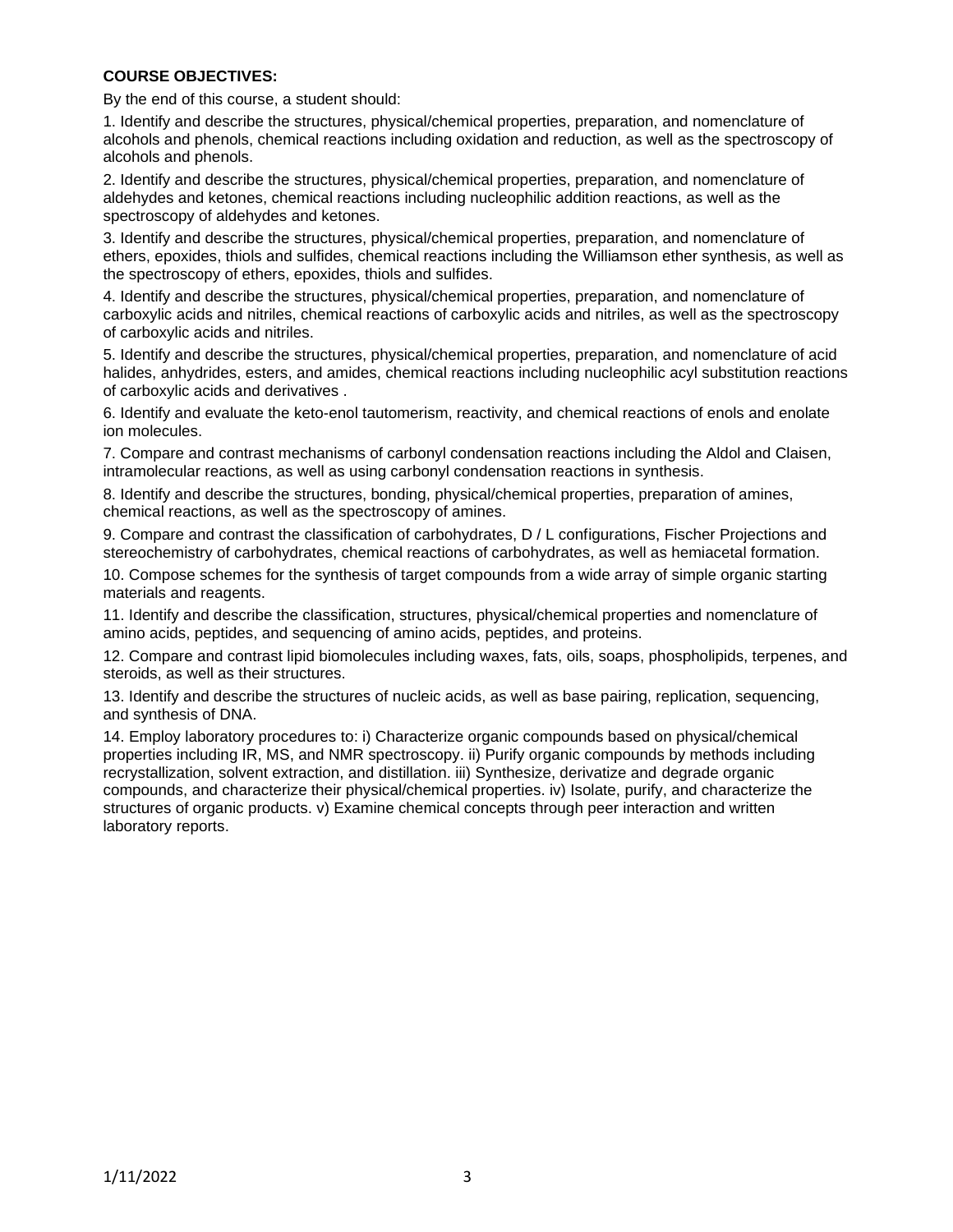#### **CONTENT, STUDENT PERFORMANCE OBJECTIVES, OUT-OF-CLASS ASSIGNMENTS**

Curriculum Approval Date: 12/14/2021 **LECTURE CONTENT:** 3 Hours Review of Organic Reactions 6 Hours Alcohols and Phenols: Grignard reagents Ethers and Epoxides; Thiols and Sulfides: Williamsen Ether Synthesis, Claisen Rearrangement 9 Hours Preview of Carbonyl Compounds Aldehydes and Ketones: Nucleophilic Addition Reactions 8 Hours Carboxylic Acids and Nitriles 8 Hours Carboxylic Acid Derivatives and Nucleophilic Acyl Substitution Carbonyl Alpha-Substitution Reactions 6 Hours Carbonyl Condensation Reactions Amines 6 Hours Biomolecules: Carbohydrates Biomolecules: Amino Acids, Peptides, and Proteins 6 Hours Biomolecules: Lipids Biomolecules: Heterocycles and Nucleic Acids 2 Hours Final Exam

## **LAB CONTENT:**

3 Hours Laboratory Experiment: Locker Check-In and Safety 12 Hours Laboratory Experiment: Nucleophilic Aromatic Substitution 12 Hours Laboratory Experiment: Identification of Aldehydes and Ketones 12 Hours Laboratory Experiment: Oxidation and Reduction 12 Hours Laboratory Experiment: Preparation of Esters 3 Hours Lab Exam 12 Hours Laboratory Experiment: Synthesis of Aspirin 12 Hours Laboratory Experiment: Multistep Synthesis of Ionones 12 Hours Laboratory Experiment: DNA Fingerprinting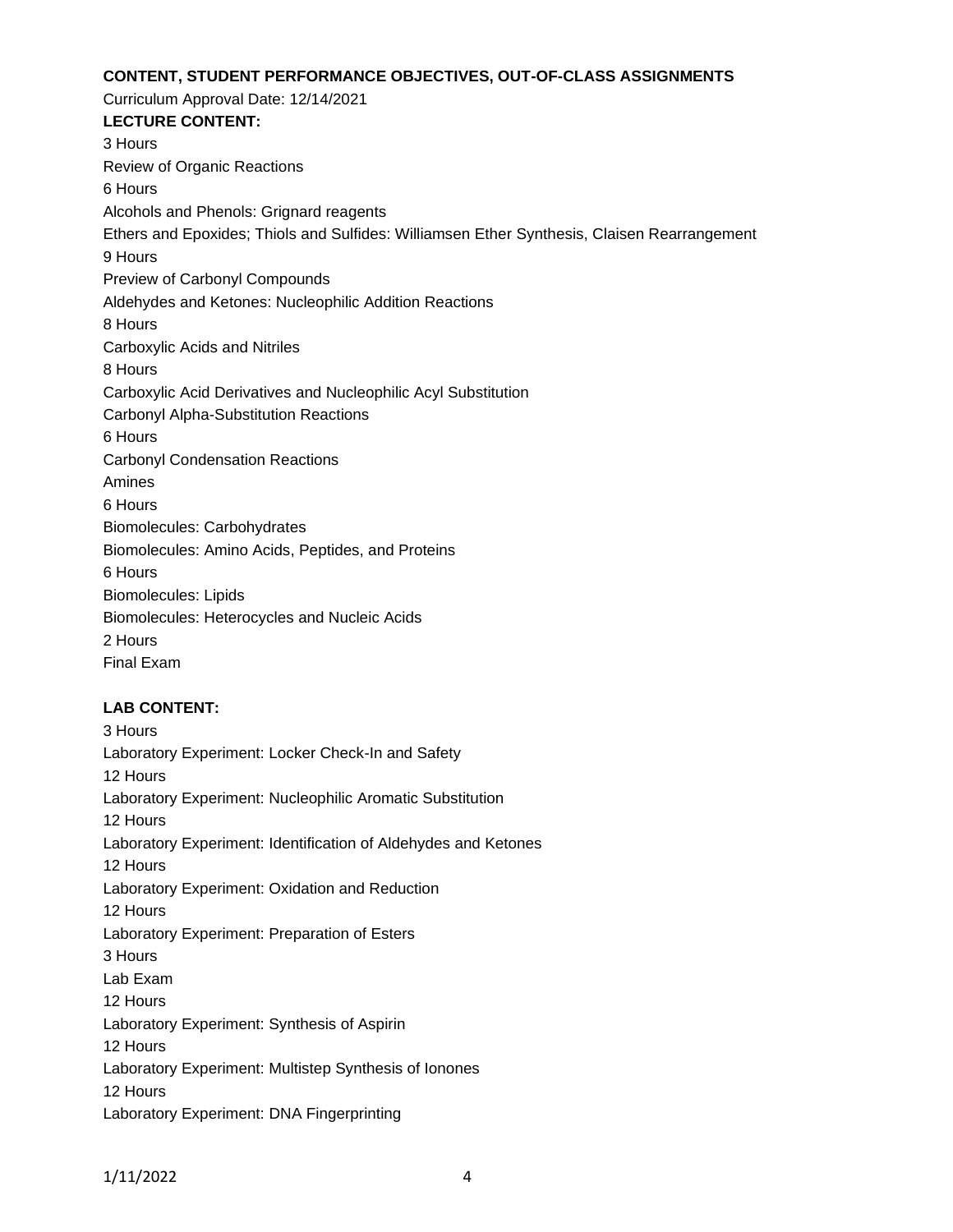12 Hours Synthesis and retrosynthesis of simple organic compounds. 6 Hours Lab Exam and Locker Check-Out

## **METHODS OF INSTRUCTION:**

Instruction is by lecture, class discussion, lecture demonstration, small group problem solving, laboratory work projects and homework.

# **OUT OF CLASS ASSIGNMENTS:**

Required Outside Hours 78 Assignment Description Assigned reading, homework, other written assignments Required Outside Hours 30 Assignment Description Lab-based projects

# **METHODS OF EVALUATION:**

Writing assignments Evaluation Percent 25 Evaluation Description Written Homework Lab Reports Other: Extra Credit report on an organic chemistry topic. Problem-solving assignments Evaluation Percent 75 Evaluation Description Homework Problems Lab Reports **Quizzes** Exams

## **REPRESENTATIVE TEXTBOOKS:**

Organic Chemistry, 4e., Klein, D. R., J. Wiley Publishing, 2020. ISBN: 9781119745105 (hardcover); 9781119776741 (eText)

Palleros, D. R. Experimental Organic Chemistry. J. Wiley Publishing. ISBN 9780471282501

## **RECOMMENDED MATERIALS:**

Organic Chemistry, 9e., McMurry, J., Cengage Learning Publishing, 2016. ISBN: 9781305080485 (hardcover); 9780357539361 (eText) 13 Grade Verified by: D. Clark Study Guide & Solution Manual, 9e., McMurry, S., Brady, A., Cengage Learning Publishing, 2016. ISBN: 9780840054456 13 Grade Verified by: D. Clark